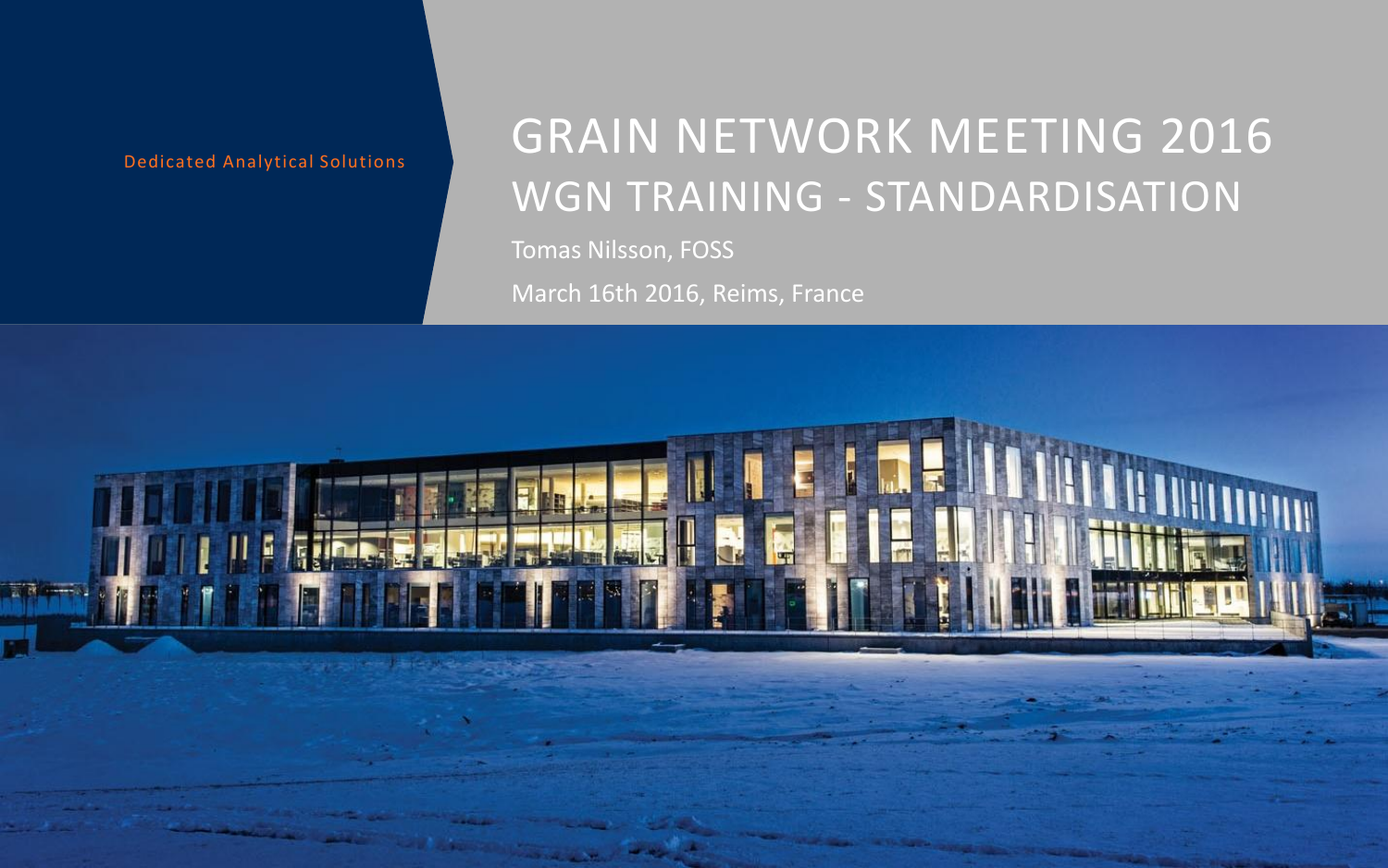

# TRAINING PROGRAM

### 13.00-14.50

- Training Mosaic (Red group, room Louis XIV)
- Training Standardisation (Blue group, room Louis XV)
- 14.50-15.10
	- Coffee break
- $\blacktriangleright$  15.10-17.00
	- Training Mosaic (Blue group, room Louis XIV)
	- Training Standardisation (Red group, room Louis XV)

EOSS

- 18.00-19.30
	- Drinks and Canapés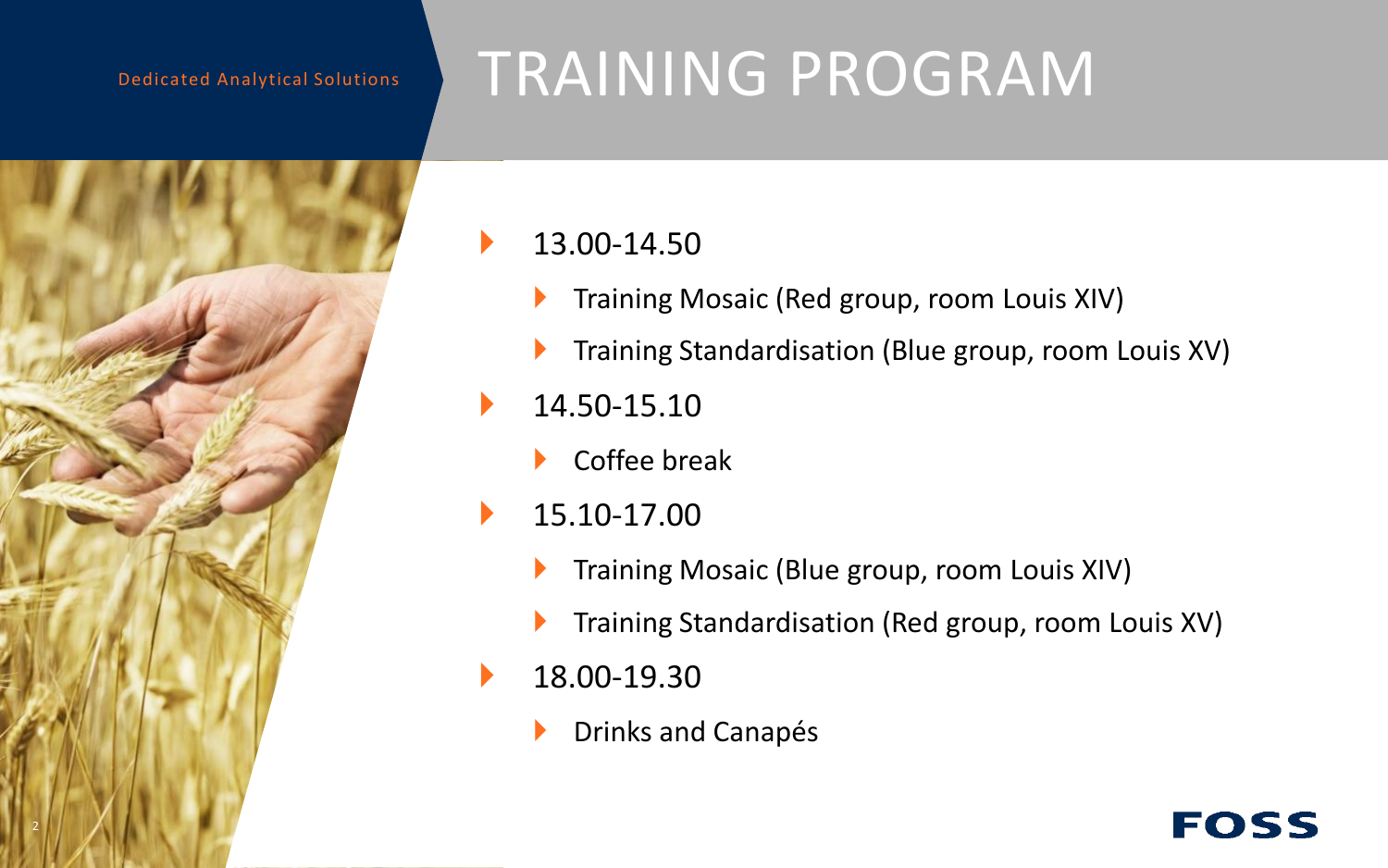

## TRAINING STANDARDISATION

- Overview of standardisation
	- What is the prupose?
	- Parameter vs Instrument S/I adjustments
- Sample sets
	- Using dynamic sample sets for searching
	- Creating static sample sets
- Database setup
	- Standardisation model vs network model

EOSS

- $\blacktriangleright$  Standardisation
	- Instrument S/I adjustments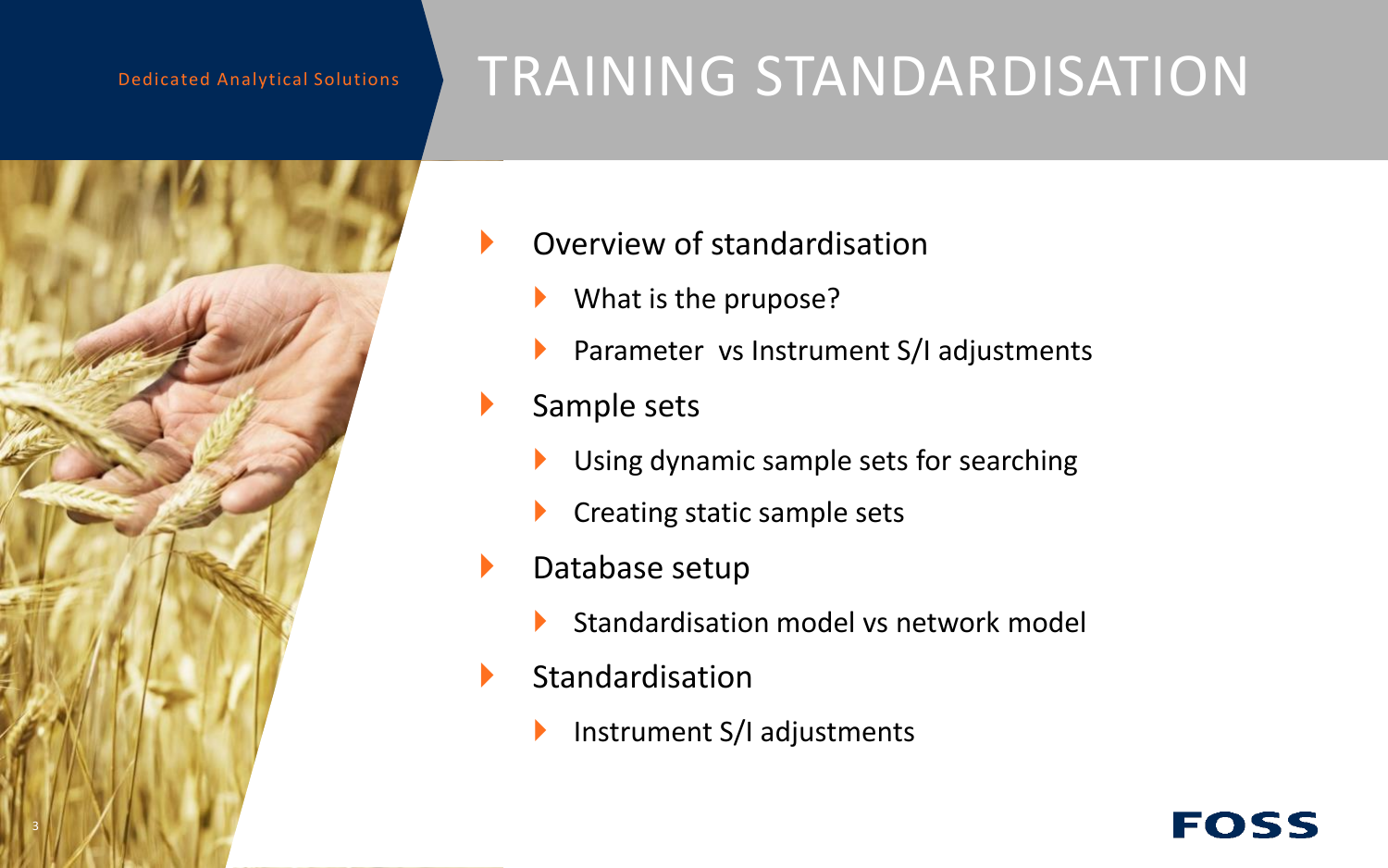## WHY NETWORKS?

- Quality assurance
- $\blacktriangleright$  Fair trade, both locally and globally
	- Sharing of costs
- **Technical complexity shifted away from** instruments and towards Centre



### FOSS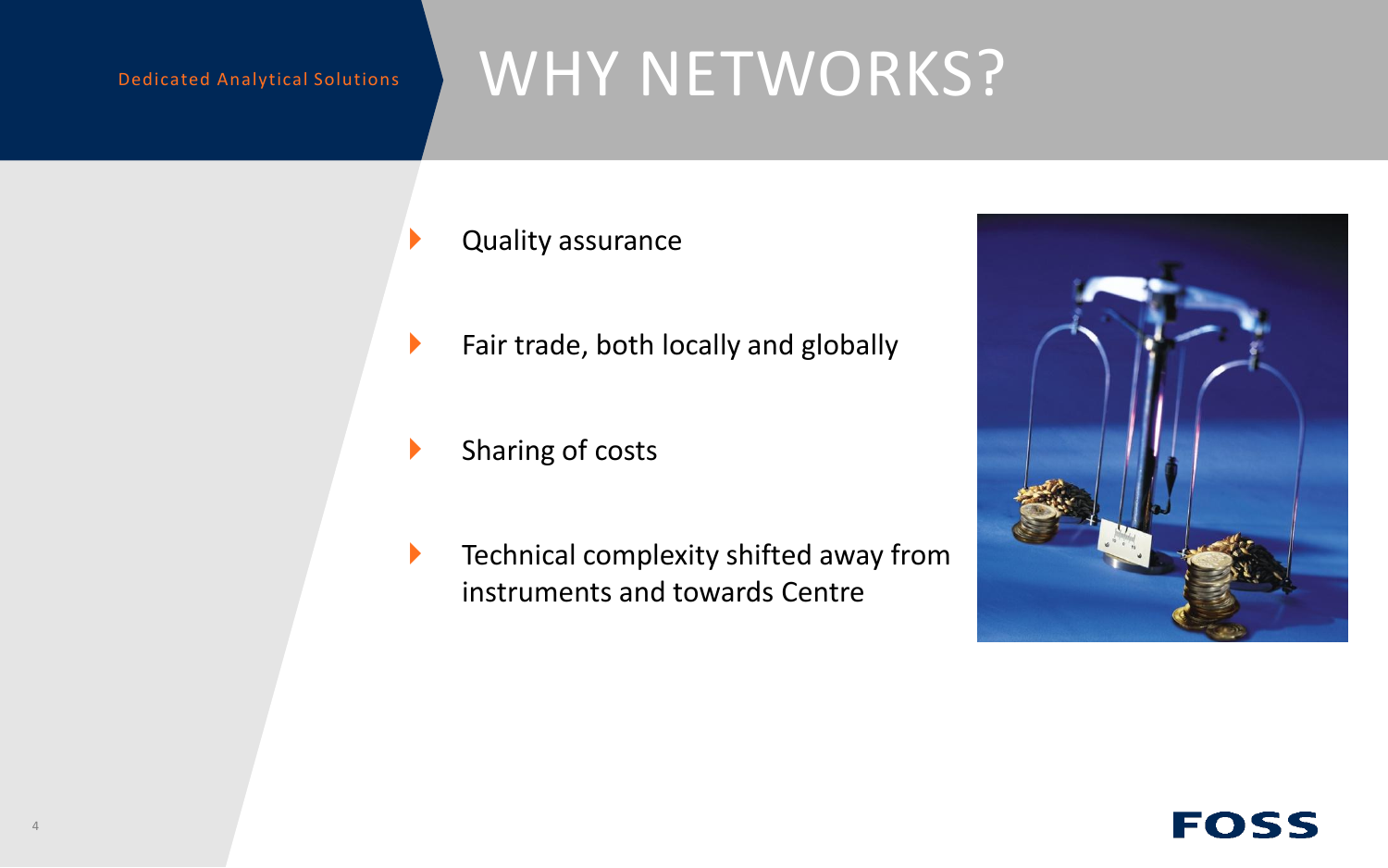# FOSS NETWORK CONCEPT

- One reference laboratory and one (sub)master Infratec
- Instruments simple to operate
- $\blacktriangleright$  Identical specification of instruments
- Operator's influence on the results are eliminated
- Only authorized calibrations are allowed
- All instruments give the same results
- $\blacktriangleright$  Submaster adjusted to the reference method
- All other instruments (satellites) adjusted to the submaster

## FOSS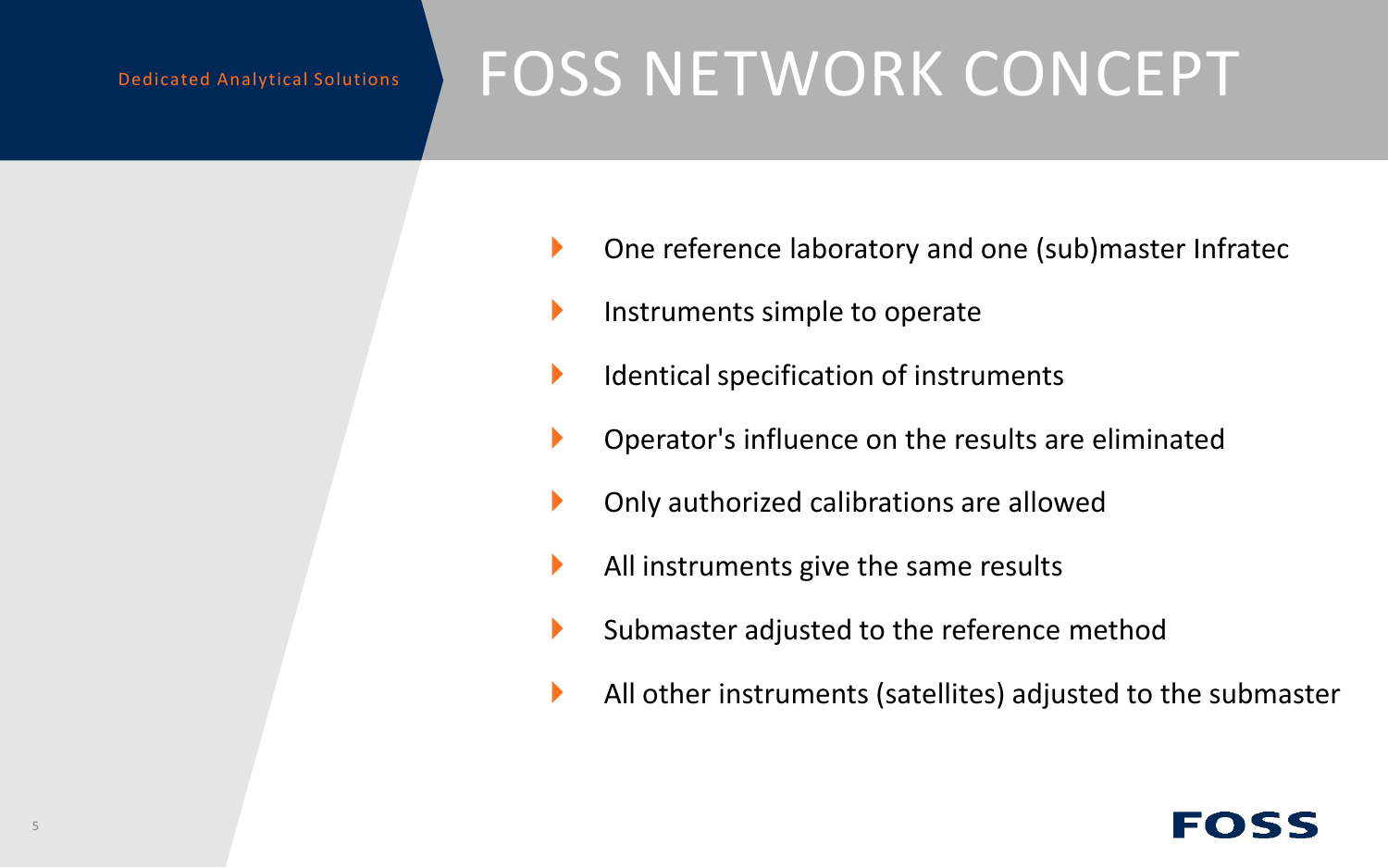## ADJUSTMENTS



- Parameter adjustment
	- Submaster adjusted to the reference method
- Instrument adjustment
	- All other instruments (satellites) adjusted to the submaster
- All instruments give the same results!

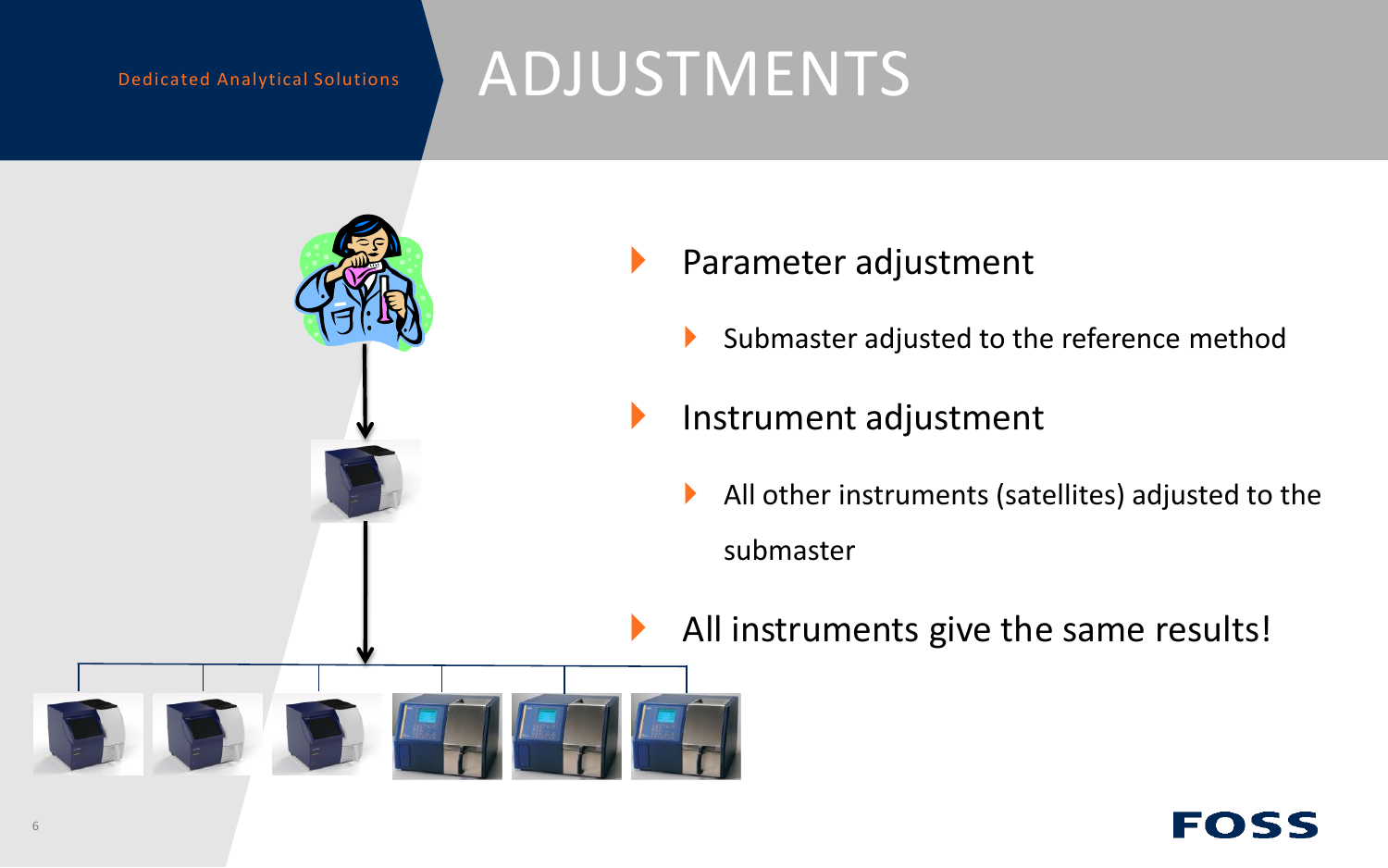# DYNAMIC SAMPLE SETS

- **Dynamic samples sets useful for:** 
	- Advanced search for specific samples such as standardisation samples (ID "gnm")
	- ▶ Collect and monitor production samples over time
- **From sample sets tab select "New sample set"** 
	- ▶ Rename from default to your own: WGN1 (for user 1), WGN2 (for user 2), etc.
- $\blacktriangleright$  Search criteria
	- Sample type: Normal
	- Analysed period: From 01/01/2016
	- Sample number: gnm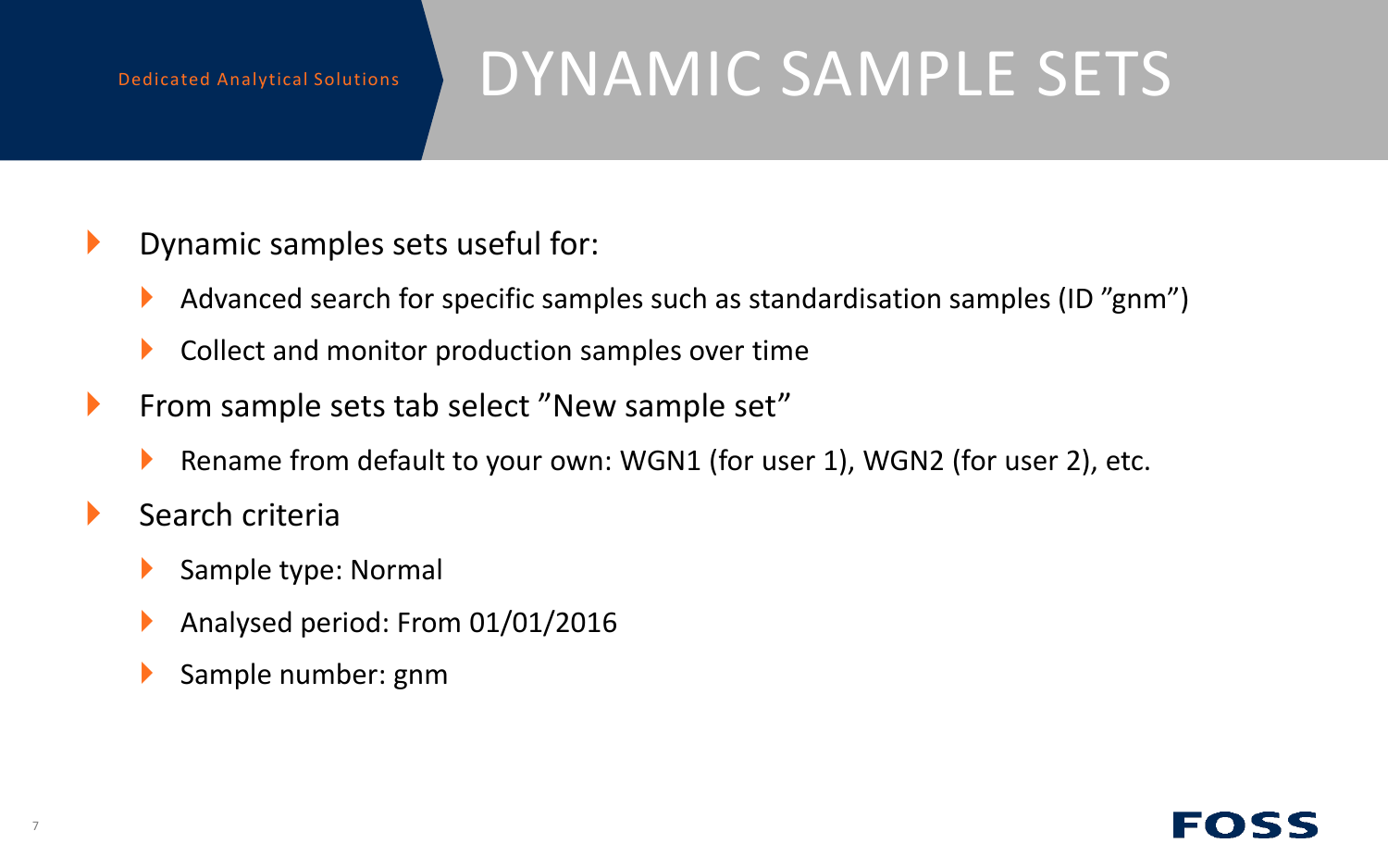## STATIC SAMPLE SETS

- ▶ Create Static sample set:
	- Surveillance tab: select and add to static sample set
	- Existing Static or Dynamic sample sets: select and add to static sample set
	- **Convert Dynamic sample set into Static sample set in one click**
- $\blacktriangleright$  Reference values
	- Individual reference: for alignment of submaster to reference method
	- Master reference: for alignment of satellite instruments to submaster
	- Shared reference: for alignment of (satellite) instruments directly to reference method
		- Most useful when instruments are at the same site, otherwise expensive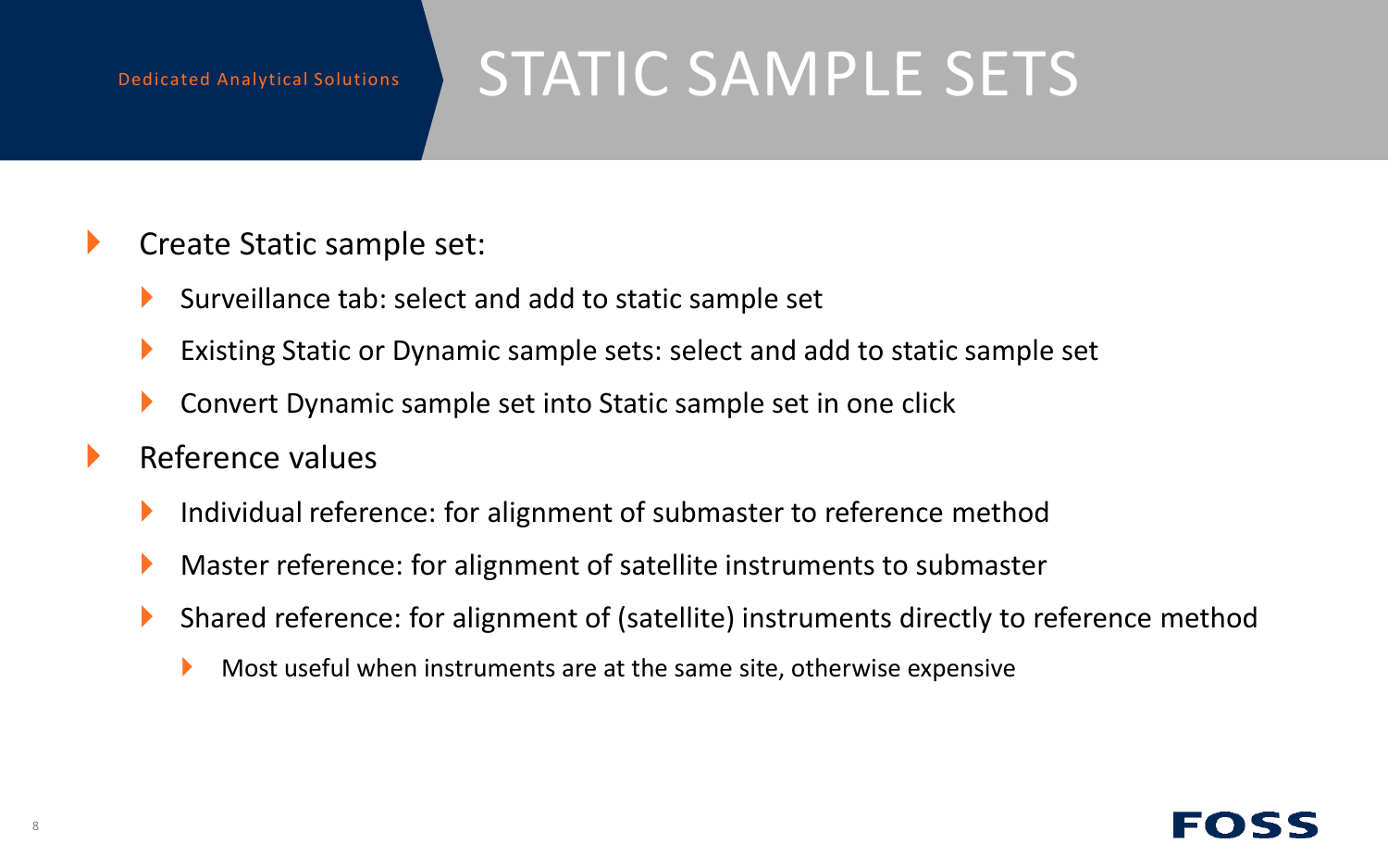## DATABASE SETUP

- $\blacktriangleright$  Standardisation model for collecting standardisation data
	- Must have an operation profile that saves both scan and result
	- Product name for Wheat can be: SW002016 Standardisation Wheat
	- Advantage: all standardisation data collected in a specific product
- $\blacktriangleright$  Network calibration
	- Usually not set to save scan for Infratec 1241 due to memory deficiency
		- Infratec NOVA always saves both scan and results  $-$  no memory problems
	- **Product name for Wheat can be: WH324500 Wheat WGN**
	- **Prediction models used in this training:** 
		- WBMO0032 Wheat
		- WBPR0045 Wheat